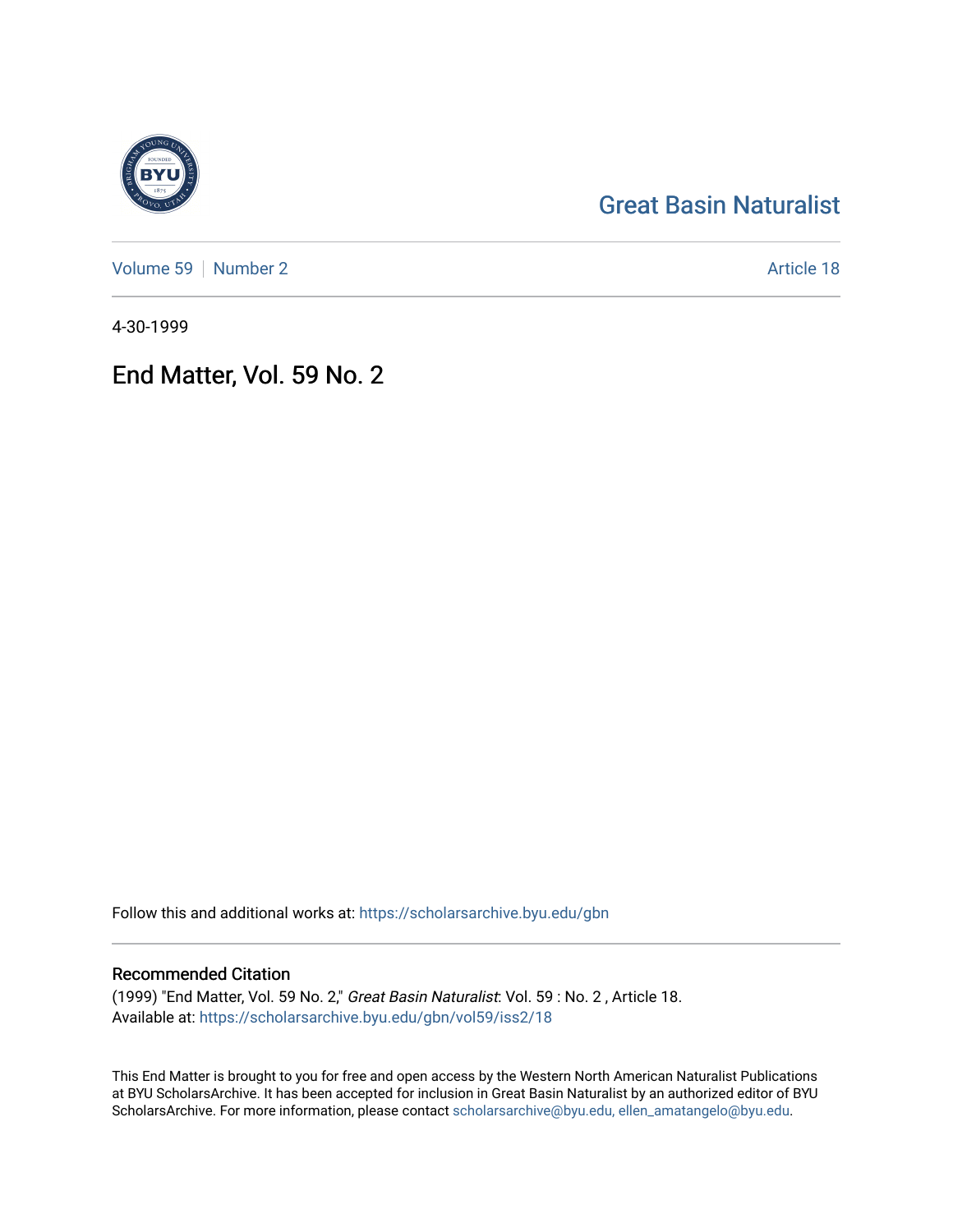# Great Basin Biological Research Conference

14-16 October 1999 University of Nevada. Reno

The University of Nevada, Reno will host the first Great Basin Biological Research Conference 14-16 October 1999. The conference will feature contributed presentations and posters, keynote speakers, and roundtable discussions related to the biological study and management of the Great Basin and eastern Sierra Nevada ecoregions. Also, several field trips have been planned.

This conference will provide an exciting opportunity to present and discuss biological research in a regional context and to share ideas with other professionals working throughout the Great Basin and adjacent biomes. As a biogeographical region, this area possesses a varied and unique biotic landscape that presents many management challenges and that has been used as <sup>a</sup> model sys tem for investigating numerous ecological phenomena.

Authors are invited to submit posters and presentations involving biological research on the Great Basin or eastern Sierra Nevada mountains. Topics for paper sessions include, but are not limited to, physiology, evolutionary biology, population and community ecology, conservation biology, biogeography, biol ogy and management of riparian areas, cellular and molecular biology, behavior, genetics, management of Nevada's biotic resources, and paleobiology.

- Papers will be allotted 12 minutes each, with an additional 3 minutes for questions (15 minutes total).
- **Posters** (5'  $\times$  6' max. size) allow authors to engage in more detailed and personal communication with attendees.
- Abstracts must be less than 250 words and submitted by 18 June 1999 electronically via the Conference website (see below).

Registration is via the conference website: www.brrc.edu/gbbrc.com . Early registration deadline is 16 July 1999, \$40 for students, \$60 for non-students (late registration \$55 and \$75, respectively).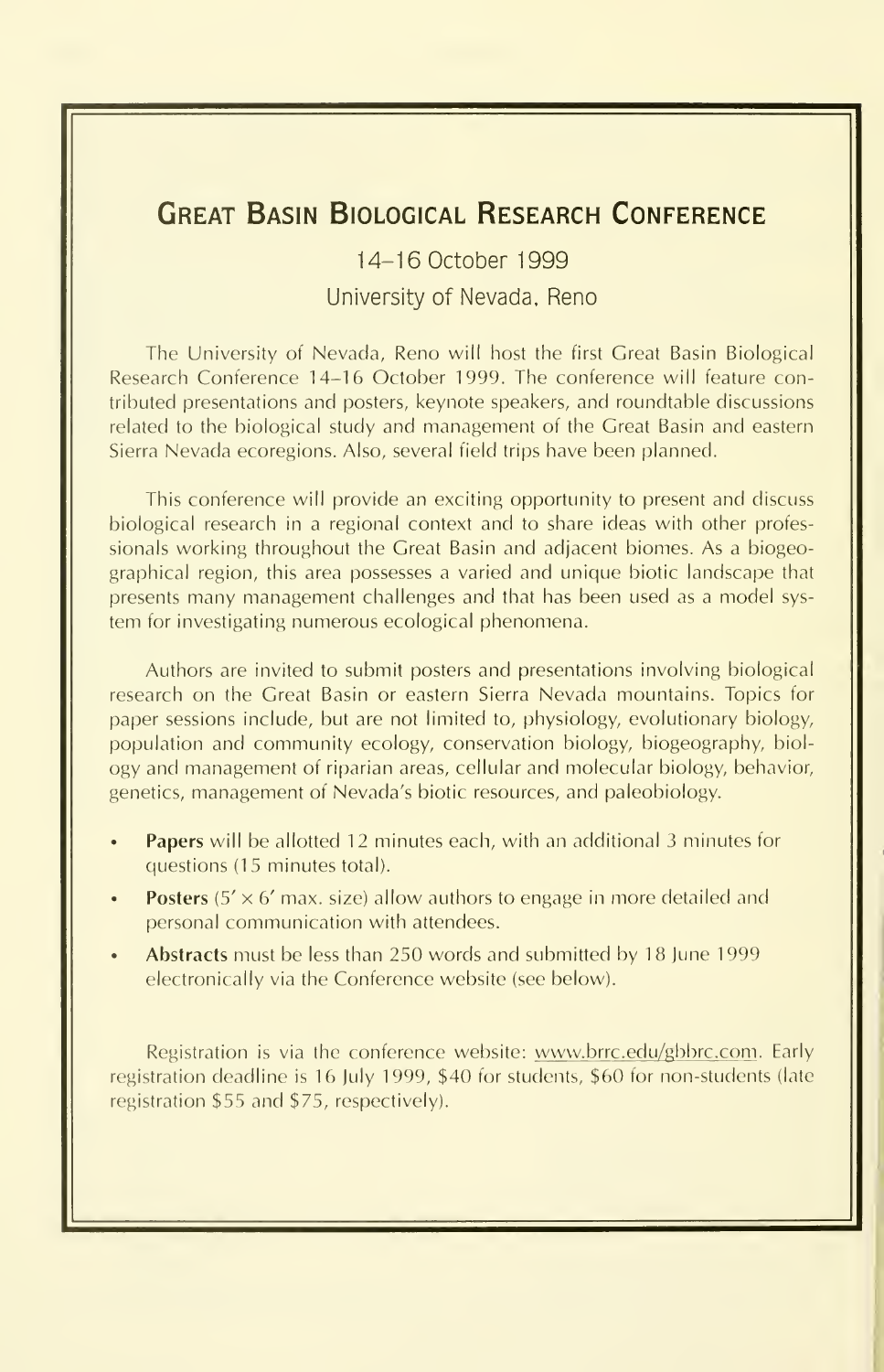### **INFORMATION FOR AUTHORS**

The Great Basin Naturalist welcomes previously unpublished manuscripts pertaining to the hiological natural history of western North America. Preference will be given to concise manuscripts of up to 12,000 words. Simple species lists are discouraged.

**SUBMIT MANUSCRIPTS** to Richard W. Baumann. Editor, Great Basin Naturalist, 290 MLBM, PO Box 20200, Brigham Young University, Provo, UT 84602-0200. An accompanying cover letter must include phone number(s) of the author submitting the manuscript, and FAX number and E-mail address when applicable; the letter must also provide information describing the extent to which data, text, or illustrations have been used in other papers or books that are published, in press, submitted, or soon to be submitted elsewhere. Authors should adhere to the following guidelines; manuscripts not so prepared may be returned for revision.

MANUSCRIPT PREPARATION. In general, the Great Basin Naturalist follows recommendations in Scientific Stule and Format: The CBE Manual for Authors, Editors, and Publishers, 6th edition (Cambridge University Press, 110 Midland Avenue, Port Chester, NY 10573, USA; TOLL-FREE PHONE 1-800-872-7423). We do, however, differ in our treatment of entries in Literature Cited. Authors may consult the most recent issue of the Great **Basin Naturalist for formatting guidelines** 

TYPE AND DOUBLE SPACE all materials, including literature cited, table headings, and figure legends. Avoid hyphenated words at the right-hand margins. Use WordPerfect's italics feature for words to be printed in italics. Use standard bond  $(22\times28$  cm). leaving 2.5-cm margins on all sides.

SUBMIT 3 COPIES of the manuscript (5 copies of fish manuscripts) and the original on a 3.5-inch disk utilizing WordPerfect 5.1 or above. Number all pages and assemble each copy separately: title page, abstract and key words, text, acknowledgments, literature cited, appendices, tables, figure legends, figures.

TITLE PAGE includes an informative title no longer than 15 words, names and addresses of authors, a running head of fewer than 40 letters and spaces. footnotes to indicate change of address and author to whom correspondence should be addressed if other than the first author.

**ABSTRACT** states the purpose, methods, results, and conclusions of the research. It is followed by 6-12 key words, listed in order of decreasing importance, to be used for indexing.

**TEXT** has centered main headings printed in all capital letters; second-level headings are centered in upper- and lowercase letters; third-level headings begin paragraphs.

**VOUCHER SPECIMENS.** Authors are encouraged to designate, properly prepare, label, and deposit high-quality voucher specimens and cultures documenting their research in an established permanent collection, and to cite the repository in publication.

**REFERENCES IN THE TEXT** are cited by author and date: e.g., Martin (1989) or (Martin 1989). Multiple citations should be separated by commas and listed in chronological order. Use "et al." after name of first author for citations having more than two authors.

**ACKNOWLEDGMENTS.** under a centered main heading, include special publication numbers when appropriate.

LITERATURE CITED, also under a centered main heading, lists references alphabetically in the following formats:

- Mack, G.D., and L.D. Flake. 1980. Habitat relationships of waterfowl broods on South Dakota stock ponds. Journal of Wildlife Management  $44:695 - 700.$
- Sousa, W.P. 1985. Disturbance and patch dynamics on rocky intertidal shores. Pages 101-124 in S.T.A. Pickett and P.S. White, editors, The ecology of natural disturbance and patch dynamics. Academic Press, New York.
- Coulson, R.N., and J.A. Witter. 1984. Forest entomology: ecology and management. John Wiley and Sons, Inc., New York. 669 pp.

TABLES are double spaced on separate sheets and designed to fit the width of either a single column  $(6.7 \text{ cm})$  or a page  $(14.0 \text{ cm})$ . Use lowercase letters to indicate footnotes.

PHOTOCOPIES OF FIGURES are submitted initially with the manuscript; editors may suggest changes. Lettering on figures should be large enough to withstand reduction to one- or two-column width. Originals must be no larger than  $22 \times 28$  cm.

**NOTES.** If the manuscript would be more appropriate as a short communication or note, follow the above instructions but do not include an abstract.

A CHARGE of \$50 per page is made for articles published; the rate for individual subscribers will be \$35 per page. However, manuscripts with complex tables and/or numerous photographs may be assessed an additional charge. Reprints may be purchased at the time of publication (an order form is sent with the proofs).

#### **FINAL CHECK:**

- Cover letter explaining any duplication of information and providing phone number(s), FAX number, and E-mail address
- 3 copies of the manuscript (5 copies of fish  $\bullet$ papers) and WordPerfeet diskette
- Conformity with instructions
- $\bullet$ Photocopies of illustrations